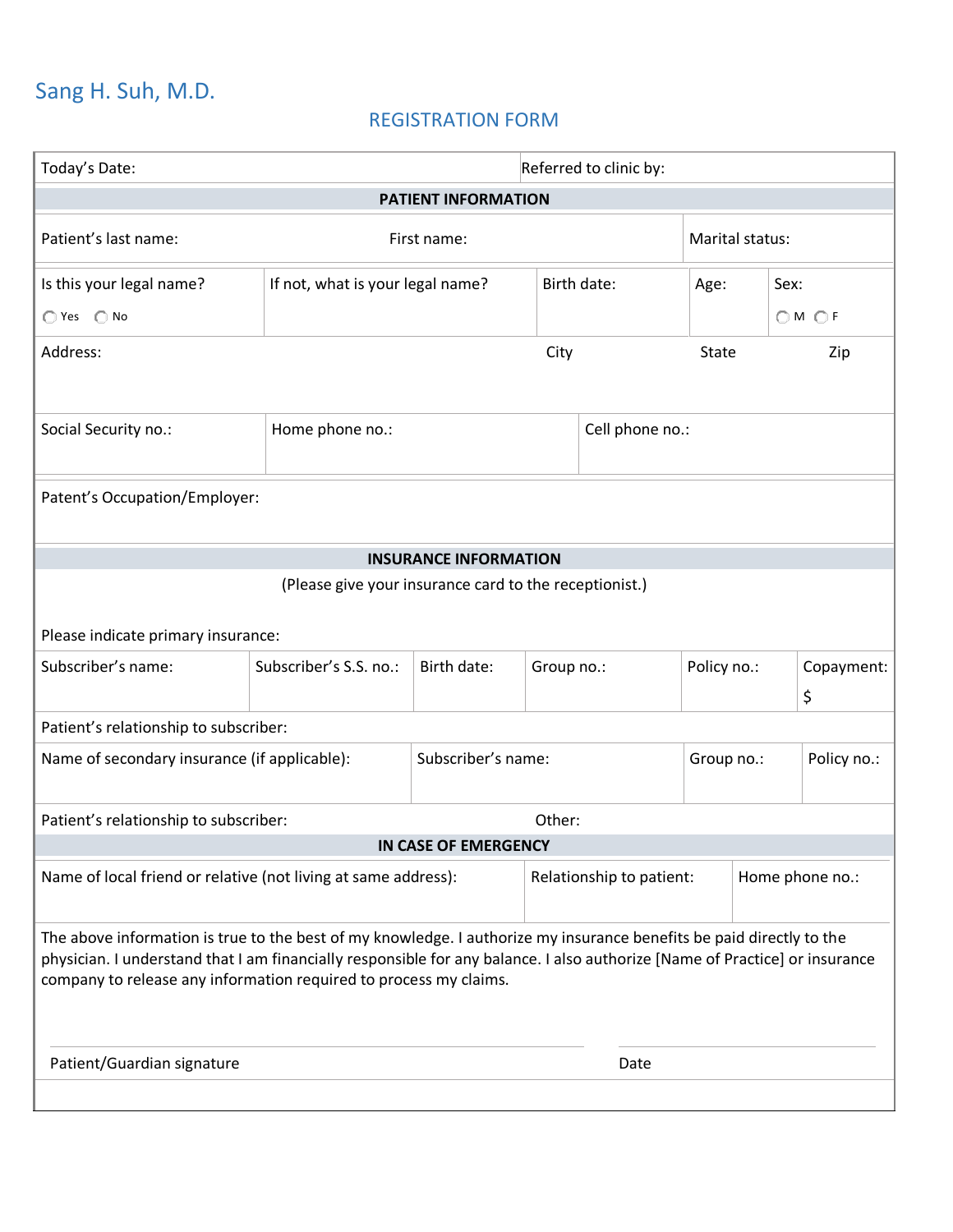# Sang H. Suh, M.D.

## MEDICAL RELEASE FORM

| Today's Date:                                                                                                                                                                                                                                                                                                                                                                                                                                                                                                                          |                         |        |  |  |  |  |  |
|----------------------------------------------------------------------------------------------------------------------------------------------------------------------------------------------------------------------------------------------------------------------------------------------------------------------------------------------------------------------------------------------------------------------------------------------------------------------------------------------------------------------------------------|-------------------------|--------|--|--|--|--|--|
| <b>MY AUTHORIZATION</b>                                                                                                                                                                                                                                                                                                                                                                                                                                                                                                                |                         |        |  |  |  |  |  |
| _, hereby authorize Dr. Suh to RECEIVE, USE OR RELEASE specified confidential medical,<br>psychiatric (including alcohol and/or drug) and/or educational information from the below indicated persons/agencies and<br>for the stated reasons. I understand that this authorization extends to all or any part of the records/information.                                                                                                                                                                                              |                         |        |  |  |  |  |  |
|                                                                                                                                                                                                                                                                                                                                                                                                                                                                                                                                        | <b>PERSONS/AGENCIES</b> |        |  |  |  |  |  |
| Name:                                                                                                                                                                                                                                                                                                                                                                                                                                                                                                                                  | Address:                | Phone: |  |  |  |  |  |
| Patient's relationship to subscriber:                                                                                                                                                                                                                                                                                                                                                                                                                                                                                                  |                         |        |  |  |  |  |  |
| Purpose: To aid in the success of treatment, to provide continuity of care<br>Information to Use or Release: Ability to talk with and release all healthy care information in my medical record                                                                                                                                                                                                                                                                                                                                        |                         |        |  |  |  |  |  |
| <b>PERSONS/AGENCIES</b>                                                                                                                                                                                                                                                                                                                                                                                                                                                                                                                |                         |        |  |  |  |  |  |
| Name:                                                                                                                                                                                                                                                                                                                                                                                                                                                                                                                                  | Address:                | Phone: |  |  |  |  |  |
| Patient's relationship to subscriber:                                                                                                                                                                                                                                                                                                                                                                                                                                                                                                  |                         |        |  |  |  |  |  |
| Purpose: To aid in the success of treatment, to provide continuity of care<br>Information to Use or Release: Ability to talk with and release all healthcare information in my medical record                                                                                                                                                                                                                                                                                                                                          |                         |        |  |  |  |  |  |
|                                                                                                                                                                                                                                                                                                                                                                                                                                                                                                                                        | <b>PERSONS/AGENCIES</b> |        |  |  |  |  |  |
| Name:                                                                                                                                                                                                                                                                                                                                                                                                                                                                                                                                  | Address:                | Phone: |  |  |  |  |  |
| Patient's relationship to subscriber:                                                                                                                                                                                                                                                                                                                                                                                                                                                                                                  |                         |        |  |  |  |  |  |
| Purpose: To aid in the success of treatment, to provide continuity of care<br>Information to Use or Release: Ability to talk with and release all healthcare information in my medical record                                                                                                                                                                                                                                                                                                                                          |                         |        |  |  |  |  |  |
| I understand, and I do not have to sign this authorization in order to get healthcare benefits. However, I do have to sign<br>an authorization form to receive healthcare when the purpose is to create healthcare information for a third party.<br>I may revoke this authorization in writing. If it did, it would not affect any actions already taken by Dr. Suh based on upon<br>this authorization. I may not be able to revoke this authorization if its purpose was to obtain insurance.<br>Patient/Guardian signature<br>Date |                         |        |  |  |  |  |  |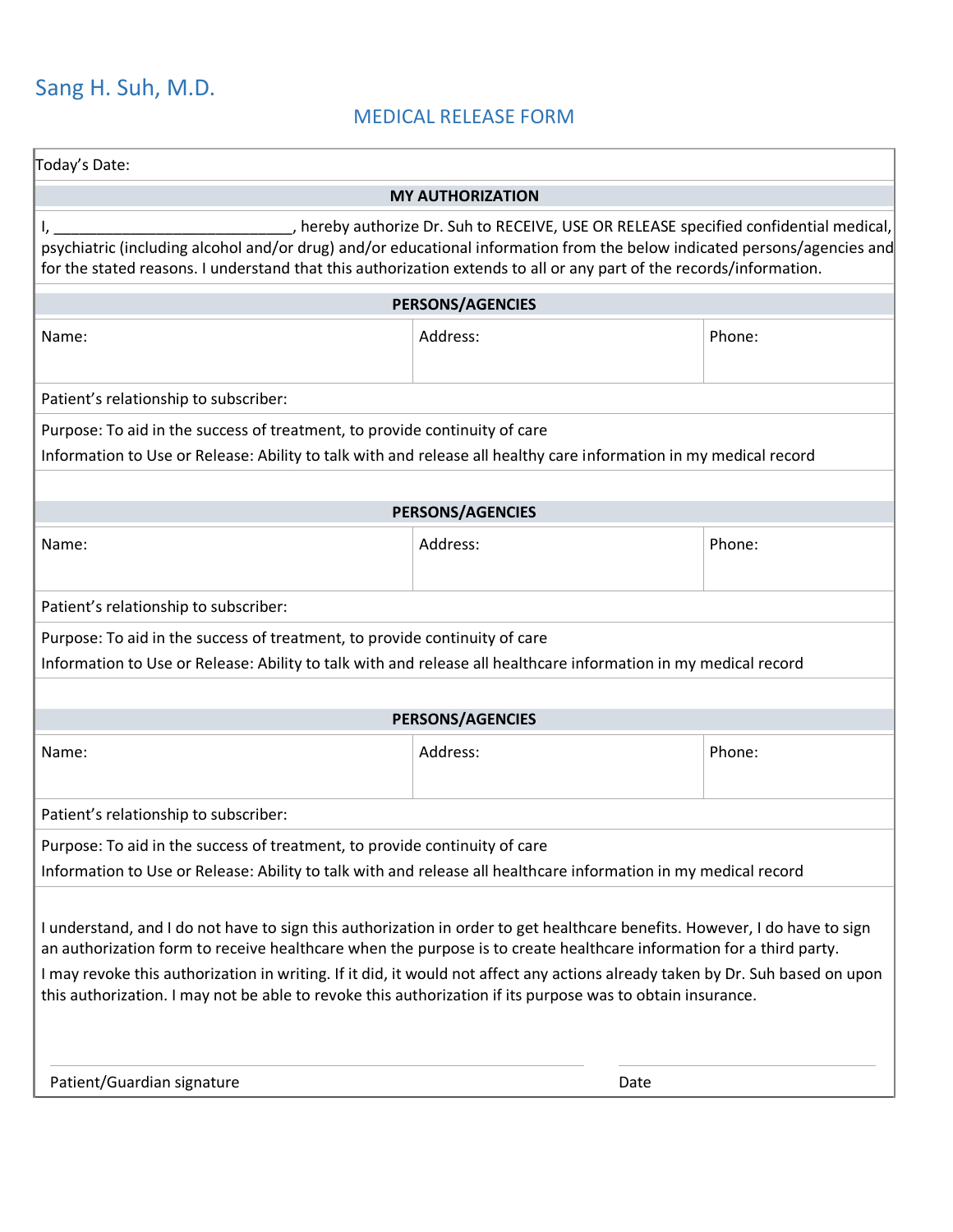# Sang H. Suh, M.D.

## ACKNOWLEDGMENT OF RECEIPT OF NOTICE OF PRIVACY PRACTICES AND FINANCIAL AGREEMENT

### (Pursuant to the Health Insurance Portability and Accountability Act of 1996 (HIPAA) and RCW 70.02.120)

PMETS ("Covered Entity") keeps a record of the healthcare services we provide you. You may ask to see and copy that record. You may also ask to correct that record. We will not disclose your record to others unless you direct us to do so or unless the law authorizes or compels us to do so. You may see your record or get more information about it by contacting our Privacy Officer, Santosh Agnoni, M.D. Written requests should be made to the Privacy Officer at the following address:

### 2820 Northup Way, Suit 105, Bellevue, WA 98004

Our Notice of Privacy Practices describes in more detail how your health information may be used and disclosed, and how you can access your information.

### PATIENT ACKNOWLEDGMENT:

### BY MY SIGNATURE BELOW I ACKNOWLEDGE RECEIPT OF THE NOTICE OF PRIVACY PRACTICES...

VERIFICATION OF MEDICAL CONSENT: l, the undersigned, hereby agree and consent to the plan of care proposed to me by the Covered Entity. I understand that l, or my authorized representative, have the right to decide whether to accept or refuse medical care. I will ask for any information I want to have about my medical care and will make my wishes known to the Covered Entity and/or its staff. The covered Entity shall not be liable for the acts or omissions of independent contractors.

AUTHORIZATION TO RELEASE INFORMATION: l, the undersigned, hereby authorize the Covered Entity and/or its staff, to the extent required to assure payment, to disclose any diagnosis and pertinent medical information to a designated person, corporation, governmental agency or third party payer which is liable to the Covered Entity for the Covered Entity's charges or who may be responsible for determining the necessity, appropriateness, or amount related to the Covered Entity's treatment or charges, including medical service companies, insurance companies, workmen's compensation carriers, Social Security Administration, intermediaries, and the State Department of Health and Human Services when the patient is a Medicaid or Medicare recipient. This consent shall expire upon final payment relative to my care.

FINANCIAL AGREEMENT: THE STATE OF THE SERVICE OF THE SERVICE OF THE SERVICE OF THE SERVICE OF THE STATE OF THE SERVICE OF THE STATE OF THE STATE OF THE STATE OF THE STATE OF THE STATE OF THE STATE OF THE STATE OF THE STATE

PRIVATE PAY: l, the undersigned, hereby agree, whether signing as agent or as a patient, to be financially responsible to the Covered Entity for charges not paid by insurance. I understand this amount is due upon billing.

INSURANCE COVERAGE: J certify that the information given to me in applying for payment under government or private insurance is correct. I hereby assign payment directly to the Covered Entity for benefits otherwise payable to me. Any portion of charges not paid by the insurance company will be billed to me and is then due and payable within thirty (30) days of invoice. I understand the Covered Entity will verify my insurance coverage but that this does not guarantee payment by the insurance company and I will be responsible for all non-covered charges. I understand that it is my responsibility to determine the coverage limits of my insurance.

I understand a minimum monthly fee of 1% (annual rate of 12%) may be charged for late payment on all balances not covered by insurance. This is in addition to a charge for reasonable attorney fees, court costs, and collection agency expenses incurred to collect the amount due.

Patient or legally authorized individual signature

\_\_\_\_\_\_\_\_\_\_\_\_\_\_\_\_\_\_\_\_\_\_\_\_\_\_\_\_\_\_\_\_\_\_\_\_\_\_\_\_\_\_\_\_\_\_\_\_\_\_\_\_\_\_\_\_\_\_\_\_\_\_\_

\_\_\_\_\_\_\_\_\_\_\_\_\_\_\_\_\_\_\_\_\_\_\_\_\_\_\_\_\_\_\_\_\_\_\_\_\_\_\_\_\_\_\_\_\_\_\_\_\_\_\_\_\_\_\_\_\_\_\_\_\_\_\_

Date

Printed name if signed on behalf of the patient

\_\_\_\_\_\_\_\_\_\_\_\_\_\_\_\_\_\_\_\_\_\_\_\_\_\_\_\_\_\_\_\_\_\_\_\_\_\_\_\_\_\_\_\_\_\_\_\_\_\_\_\_\_\_\_\_\_\_\_\_\_\_\_ Relationship (parent, legal guardian, personal representative)

\_\_\_\_\_\_\_\_\_\_\_\_\_\_\_\_\_\_\_\_\_\_\_\_\_\_\_\_\_\_\_\_\_\_\_\_\_\_\_\_\_\_\_\_\_\_\_\_\_\_\_\_\_\_\_\_\_\_\_\_\_\_\_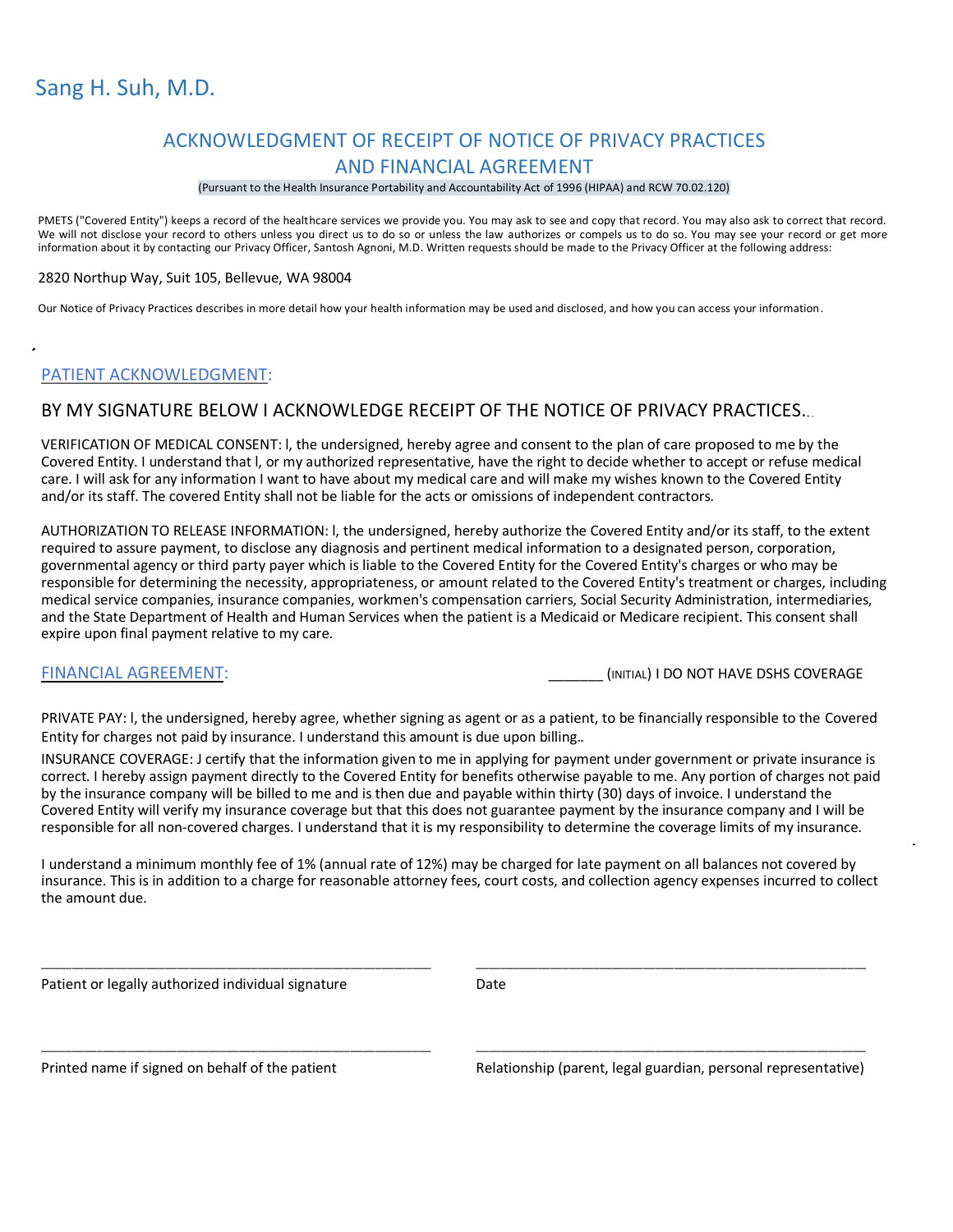# PATIENT DISCLOSURE

Welcome! We hope that you find the treatment you receive here efficient and effective.

Please take a moment to review the information below before receiving or before continuing to receive services. If you have any questions about these or any other topics, please ask our office staff for clarification.

### Our Practice:

Dr. Sang Suh provides psychiatric care to our patients by the way of psychiatric evaluation and ongoing medication management. We are psychiatrists but not counselors or therapist.

## Confidentiality:

All interaction between the patient and the psychiatrist are confidential. Please take a moment to review the HIPAA Compliance Notice of Privacy Practices that you have received from our office staff for a comprehensive explanation of our privacy policies.

### Emergencies:

During posted office hours, you may call Dr. Suh if you have a psychiatric emergency. The number is (425) 979- 7850. However, you must call 911 or go to your nearest emergency facility, if Dr. Suh is delayed or unavailable for ANY reason.

### Laboratory Tests:

Lab tests may be required by Dr. Suh. These tests can be essential for the continued prescription of certain medications. Most insurance companies require orders for laboratory test that are validated by our primary care physicians and/or be conducted at designated labs. You will need to contact your insurance company for details when/if laboratory rests are required by Dr. Suh.

### Appointments:

Dr. Suh is capable of doing both in office appointments as well as virtual (telemedicine). Appointments are typically made by contacting Dr. Suh's office staff. To ensure the highest quality of care and to monitor treatment plans as scientifically as possible, follow-up appointments should be made and kept as recommended by Dr. Suh.

If you have an immediate life-threatening emergency, call 911 rather than the office (since calling the office may result in an unforeseen delay). However, often problems that arise between sessions can and should be managed by scheduling an earlier appointment.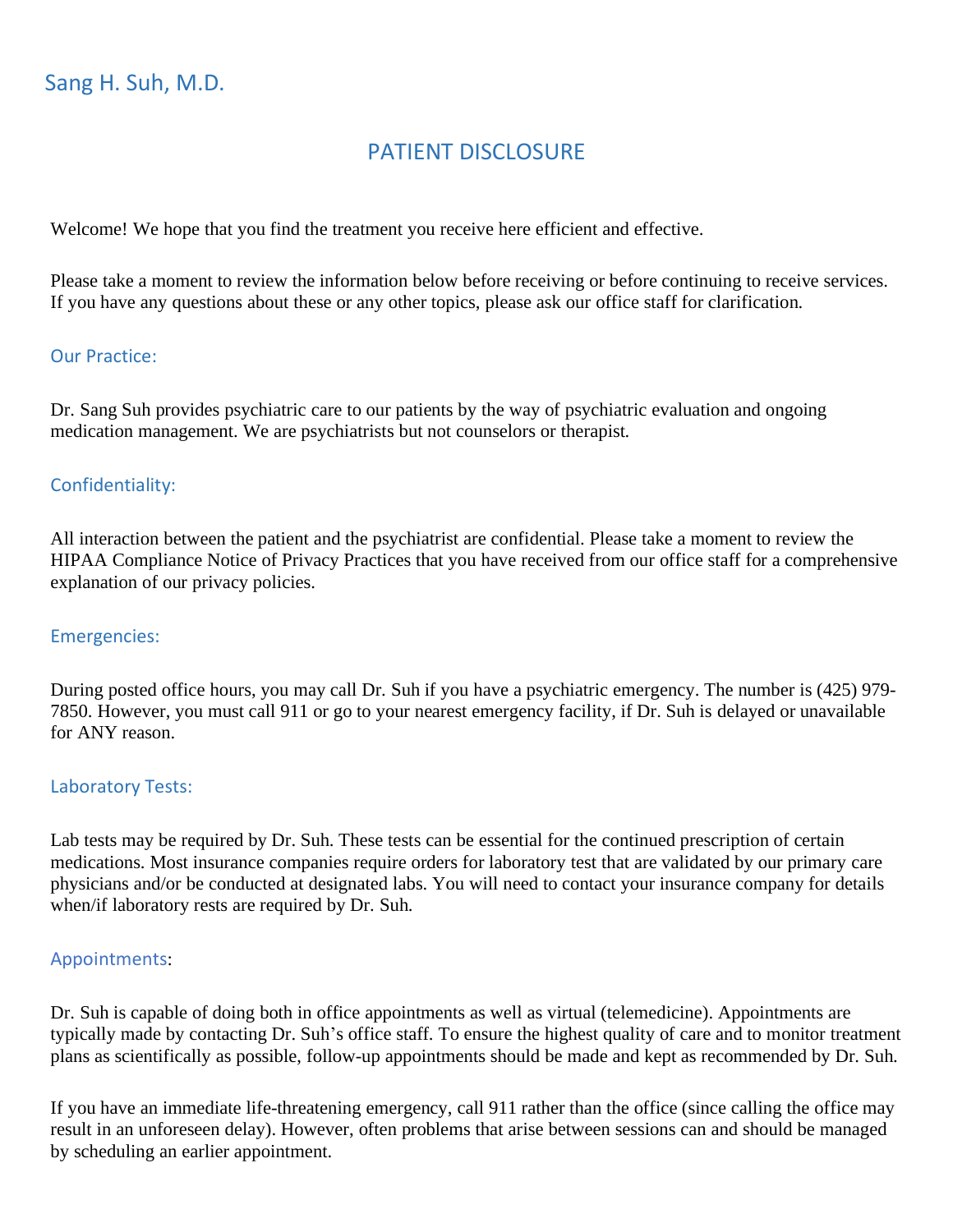Scheduled appointment times are reserved especially for you. If an appointment is cancelled with less than 48 business hour notice, we reserve the right to charge \$50 for that appointment. If an appointment is missed entirely, it will be considered a "No Show" and we reserve the right to charge \$75 for that appointment. Repeated "Now Shows" and late cancels could result in discontinuation of further services.

## Reports/Letters:

Requests for letters or reports discussing your treatment or certain details of your treatment are not in the realm of our services. However, we understand that occasionally these requests are made. If you require a letter or report, we reserve the fight to charge a reasonable fee for that service.

### Insurance:

As a courtesy to you, we verify your benefits.

Please be aware that the insurance companies and managed care companies do not guarantee that the information they give us is correct. Therefore, we cannot guarantee this information either.

Patient or legally authorized individual signature

\_\_\_\_\_\_\_\_\_\_\_\_\_\_\_\_\_\_\_\_\_\_\_\_\_\_\_\_\_\_\_\_\_\_\_\_\_\_\_\_\_\_\_\_\_\_\_\_\_\_\_\_\_\_\_\_\_\_\_\_\_\_\_

\_\_\_\_\_\_\_\_\_\_\_\_\_\_\_\_\_\_\_\_\_\_\_\_\_\_\_\_\_\_\_\_\_\_\_\_\_\_\_\_\_\_\_\_\_\_\_\_\_\_\_\_\_\_\_\_\_\_\_\_\_\_\_

Date

Printed name if signed on behalf of the patient

\_\_\_\_\_\_\_\_\_\_\_\_\_\_\_\_\_\_\_\_\_\_\_\_\_\_\_\_\_\_\_\_\_\_\_\_\_\_\_\_\_\_\_\_\_\_\_\_\_\_\_\_\_\_\_\_\_\_\_\_\_\_\_ Relationship (parent, legal guardian, personal representative)

\_\_\_\_\_\_\_\_\_\_\_\_\_\_\_\_\_\_\_\_\_\_\_\_\_\_\_\_\_\_\_\_\_\_\_\_\_\_\_\_\_\_\_\_\_\_\_\_\_\_\_\_\_\_\_\_\_\_\_\_\_\_\_